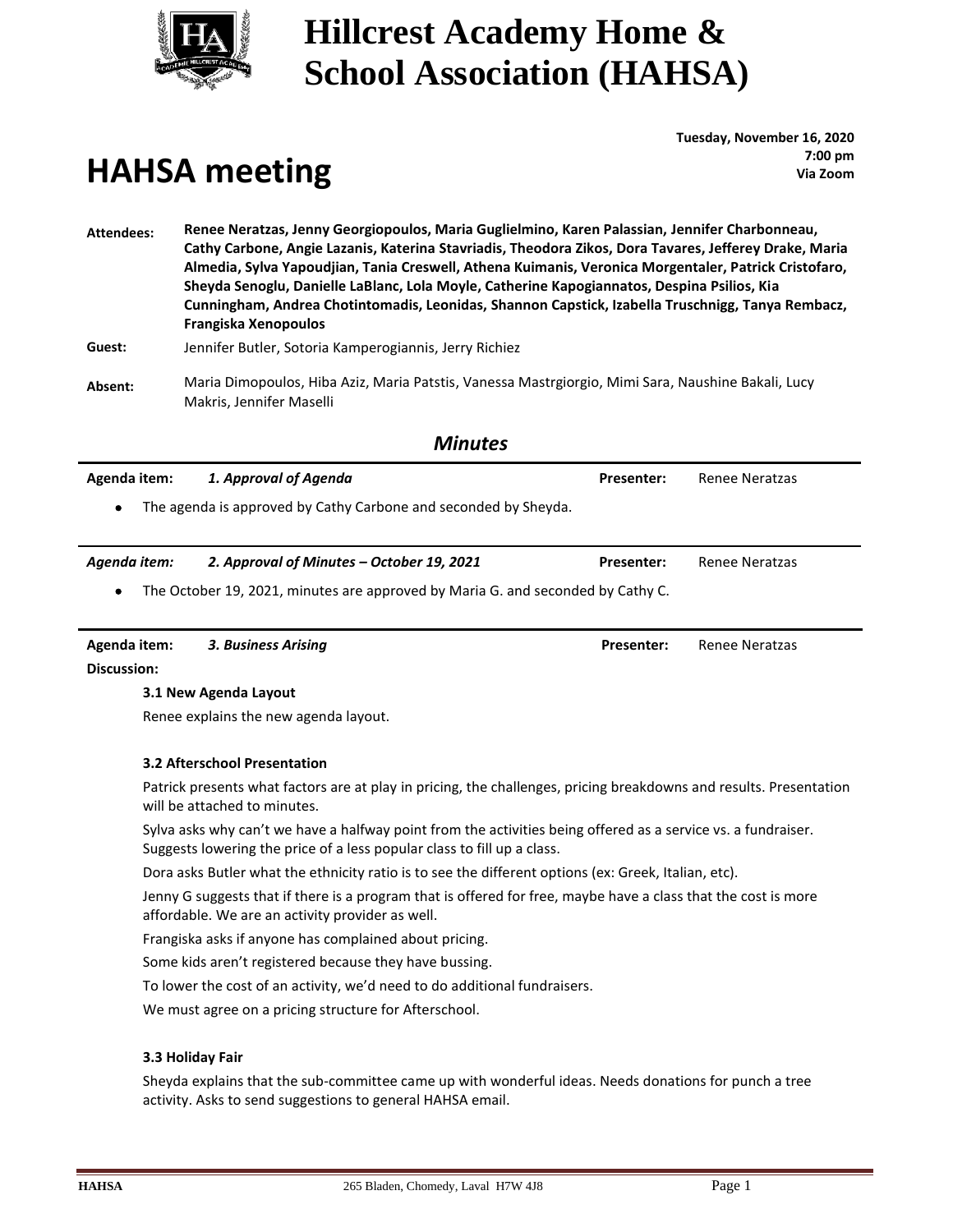

 Maria G suggests nonfood ideas like board games. Jenny G mentions that most projects & ideas that were approved were food themed items.

School is paying for ornament making activity.

Santa sleigh ride (free)

Maria G suggests we should plan out each HAHSA meeting before Governing Board meeting.

| Agenda item:       | 4.1 Principal/Vice Principal's Report                                                                                                                                                                                                       | Presenter:                                                                    | Jennifer Butler   |  |  |
|--------------------|---------------------------------------------------------------------------------------------------------------------------------------------------------------------------------------------------------------------------------------------|-------------------------------------------------------------------------------|-------------------|--|--|
| <b>Discussion:</b> | New open wooden lockers will be installed and new doors on classrooms.<br>$\bullet$<br>Grade 4-5-6 were given a survey to fill regarding school vibe.<br>$\bullet$                                                                          |                                                                               |                   |  |  |
|                    |                                                                                                                                                                                                                                             |                                                                               |                   |  |  |
|                    | November 29 will have the emergency lockdown drill.<br>$\bullet$                                                                                                                                                                            |                                                                               |                   |  |  |
|                    | Parent workshop for pre-k in December.<br>٠                                                                                                                                                                                                 |                                                                               |                   |  |  |
|                    | Agape food campaign to start in December.                                                                                                                                                                                                   |                                                                               |                   |  |  |
|                    | Asks to use grade 6 funds for their graduation caps. 69 hats would be \$853 tax in. \$75 gown<br>rental.                                                                                                                                    |                                                                               |                   |  |  |
|                    | Need volunteers for Bread project.<br>$\bullet$                                                                                                                                                                                             |                                                                               |                   |  |  |
| Agenda item:       | 4.2 President's Report                                                                                                                                                                                                                      | Presenter:                                                                    | Renee Neratzas    |  |  |
| Discussion:        | $\bullet$                                                                                                                                                                                                                                   | Touches base on zoom guidelines, however we need to lay a code of conduct.    |                   |  |  |
|                    | Explains why we have a sub-committee. It's a way to stay connected & have everyone work on<br>$\bullet$<br>different projects instead of the same 5 people doing everything. It is meant to be more inclusive<br>for every member of HAHSA. |                                                                               |                   |  |  |
| Agenda item:       | 4.3 Vice President's Report                                                                                                                                                                                                                 | <b>Presenter:</b>                                                             | Sheyda Senoglu    |  |  |
| Discussion:        | Nothing to report<br>٠                                                                                                                                                                                                                      |                                                                               |                   |  |  |
| Agenda item:       | <b>4.4 Treasurer's Report</b>                                                                                                                                                                                                               | Presenter:                                                                    | Maria Guglielmino |  |  |
| Discussion:        | Maria screen shared the updated budget. Patrick asks about size of generator needed as he has<br>one he could lend to the school.                                                                                                           |                                                                               |                   |  |  |
| Agenda item:       | 4.5 Governing Board Representative's Report                                                                                                                                                                                                 | Presenter:                                                                    | Theodora Zikos    |  |  |
| <b>Discussion:</b> | ٠                                                                                                                                                                                                                                           | Approved all items for Holiday Fair. Maria G was there to present the budget. |                   |  |  |
|                    | M. Lazaris will ask from SWLSB for extra funds for AC.<br>٠                                                                                                                                                                                 |                                                                               |                   |  |  |
|                    | School will be funding BBQ in June.                                                                                                                                                                                                         |                                                                               |                   |  |  |
|                    | Next Gov. Board meeting will be in January 2022. None in December.                                                                                                                                                                          |                                                                               |                   |  |  |
| Agenda item:       | 4.6 Charity Director's Report                                                                                                                                                                                                               | <b>Presenter:</b>                                                             | Cathy Carbone     |  |  |
| <b>Discussion:</b> | Nothing to report                                                                                                                                                                                                                           |                                                                               |                   |  |  |
| Agenda item:       | <b>4.7 Fundraising Director's Report</b>                                                                                                                                                                                                    | <b>Presenter:</b>                                                             | Karen Palassian   |  |  |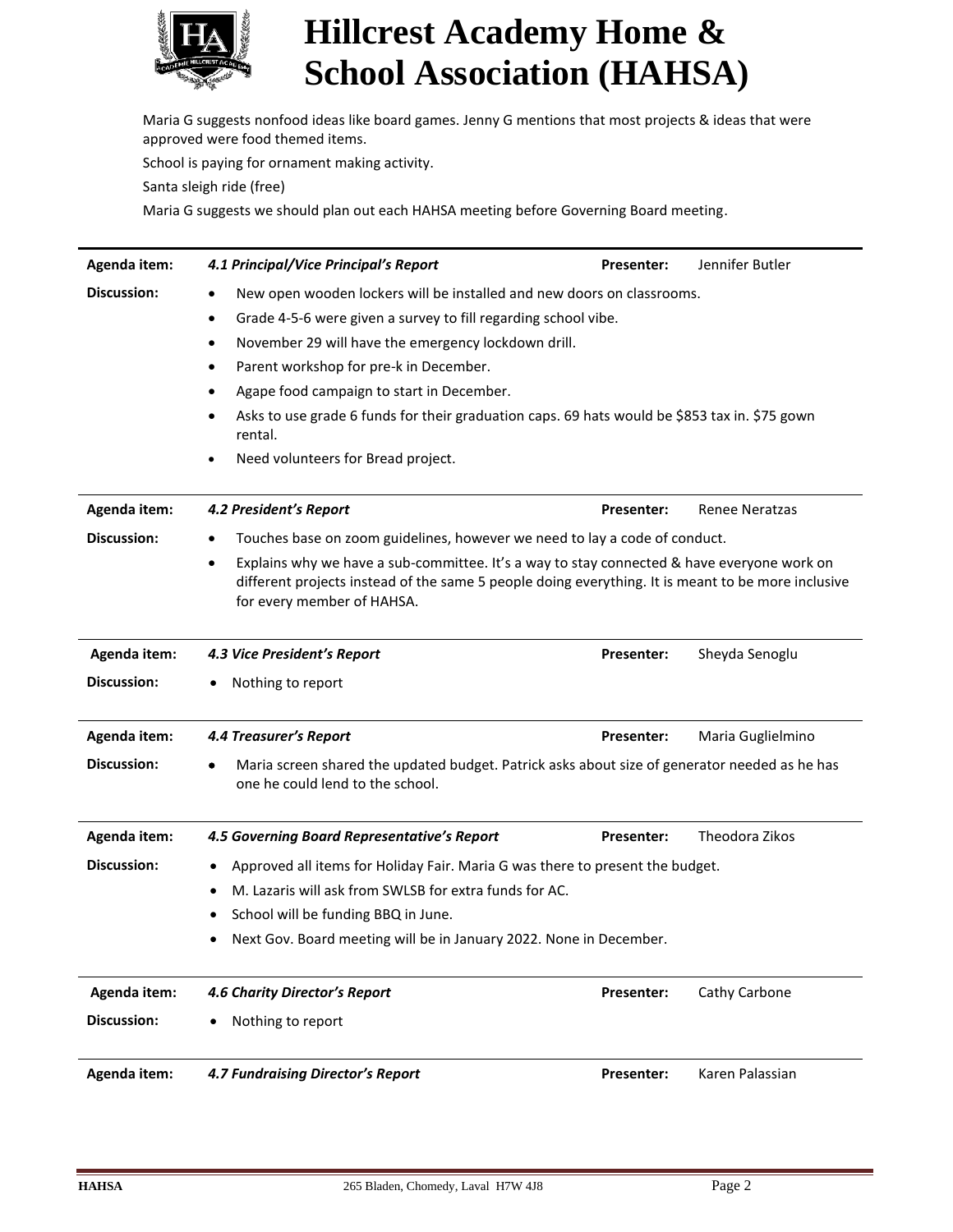

Discussion: • Holiday shop was quite successful. Recettes en pot - 174 jars sold with \$520 raised, Cake logs - 50 sold with \$339 raised, Epicure with 10 boxes sold with \$100 raised (Jen C donated her commission of \$22.50 to the school), Décor/wrapping paper - \$3457 raised, Pizza kits – 74 kits sold (don't have amount raised).

• Joggers available end of next week.

| Agenda item:       | 4.8 QFHSA Representative's Report                                                     | <b>Presenter:</b> | Naushine Bakali            |
|--------------------|---------------------------------------------------------------------------------------|-------------------|----------------------------|
| <b>Discussion:</b> | Nothing to report.<br>٠                                                               |                   |                            |
|                    |                                                                                       |                   |                            |
| Agenda item:       | 4.9 Uniform Representative's Report                                                   | Presenter:        | Angie Lazanis              |
| <b>Discussion:</b> | Nothing to report.                                                                    |                   |                            |
|                    |                                                                                       |                   |                            |
| Agenda item:       | 4.10 Photo Representative's Report                                                    | Presenter:        | Dora Tavares               |
| <b>Discussion:</b> | Grade 6 Grad pictures will be held on January 27, 2022. 4 poses with 2 photographers. |                   |                            |
|                    | Mozaik planned for class pictures.                                                    |                   |                            |
|                    |                                                                                       |                   |                            |
| Agenda item:       | 4.11 Head Volunteer                                                                   | <b>Presenter:</b> | Kathy Stavriadis           |
|                    |                                                                                       |                   | Catherine<br>Kapogiannatos |
| <b>Discussion:</b> |                                                                                       |                   |                            |
|                    | Nothing to report                                                                     |                   |                            |
| Agenda item:       | <b>4.12 Hospitality Directors</b>                                                     | Presenter:        | Danielle LeBlanc           |
|                    |                                                                                       |                   | Kia Cunningham (abs)       |
|                    |                                                                                       |                   | Hiba Aziz (abs)            |
|                    |                                                                                       |                   | Jennifer Maselli           |
| <b>Discussion:</b> | Nothing to report                                                                     |                   |                            |
|                    |                                                                                       |                   |                            |
| Agenda item:       | 4.13 Cycle Representatives                                                            | <b>Presenter:</b> | Pre-K: Sylva Yapoudjan     |
|                    |                                                                                       |                   | K: Veronica<br>Morgentaler |
|                    |                                                                                       |                   | I: Debbie Psilios          |
|                    |                                                                                       |                   | Patrick Cristofaro         |
|                    |                                                                                       |                   | II: Jefferey Drake         |
|                    |                                                                                       |                   | Mimi Sara                  |
|                    |                                                                                       |                   | III: Lola Moyle            |
|                    |                                                                                       |                   | Sotoria Kamperogiannis     |

**Discussion:** • Nothing to report